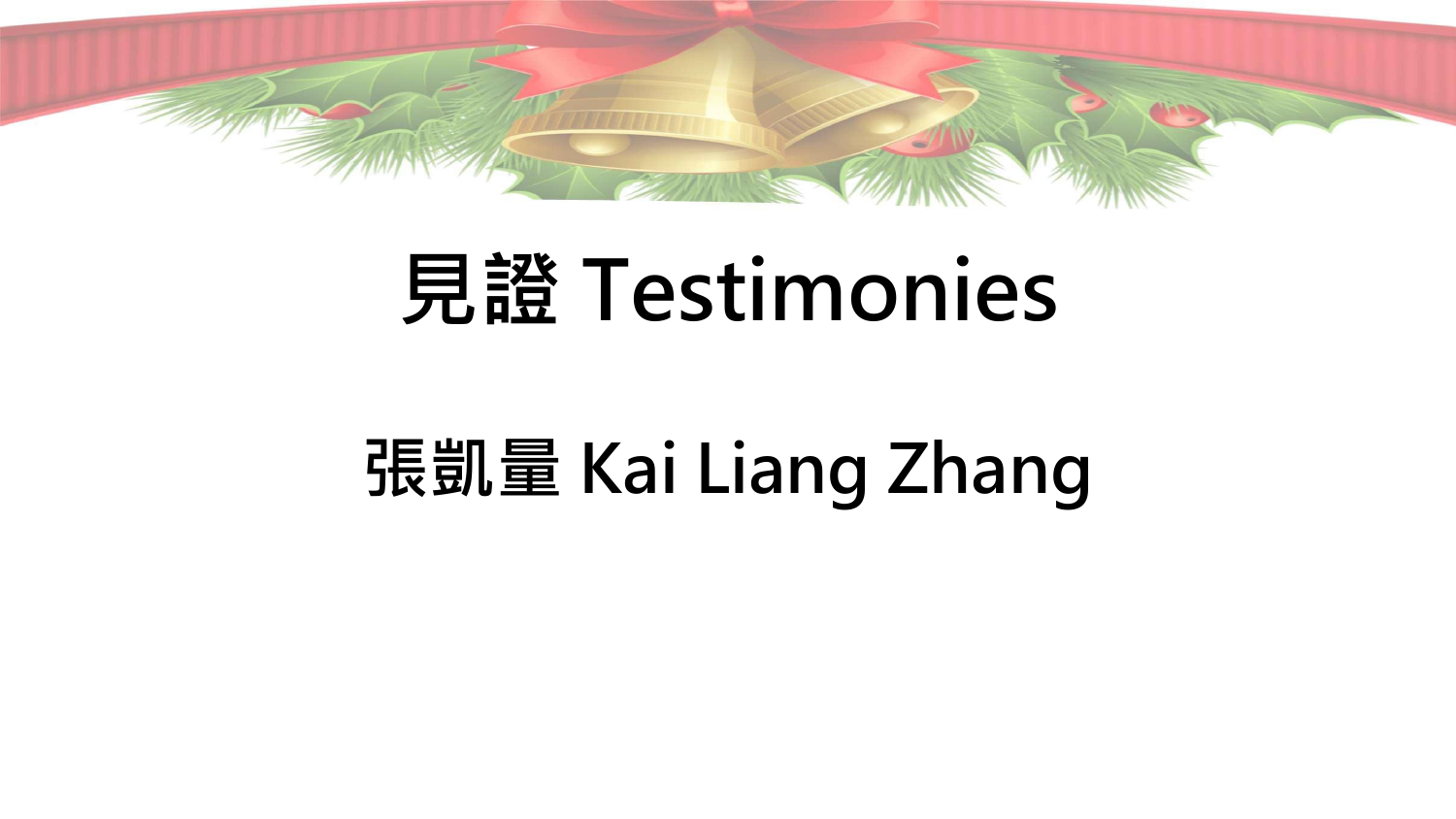## **Dear brothers and sisters,**

**My name is Kailiang Zhang. Thank God for giving me the opportunity to share my testimony with everyone today. I came to the USA in 2009. I was almost completely out of touch with Christianity from my childhood to undergraduate graduation when I had lived in China before. When I first arrived in Los Angeles, Aunt Huifang, a friend of my Mom, told me that if you want to understand and adapt into life of the United States in a short time, going to church would be a good choice.**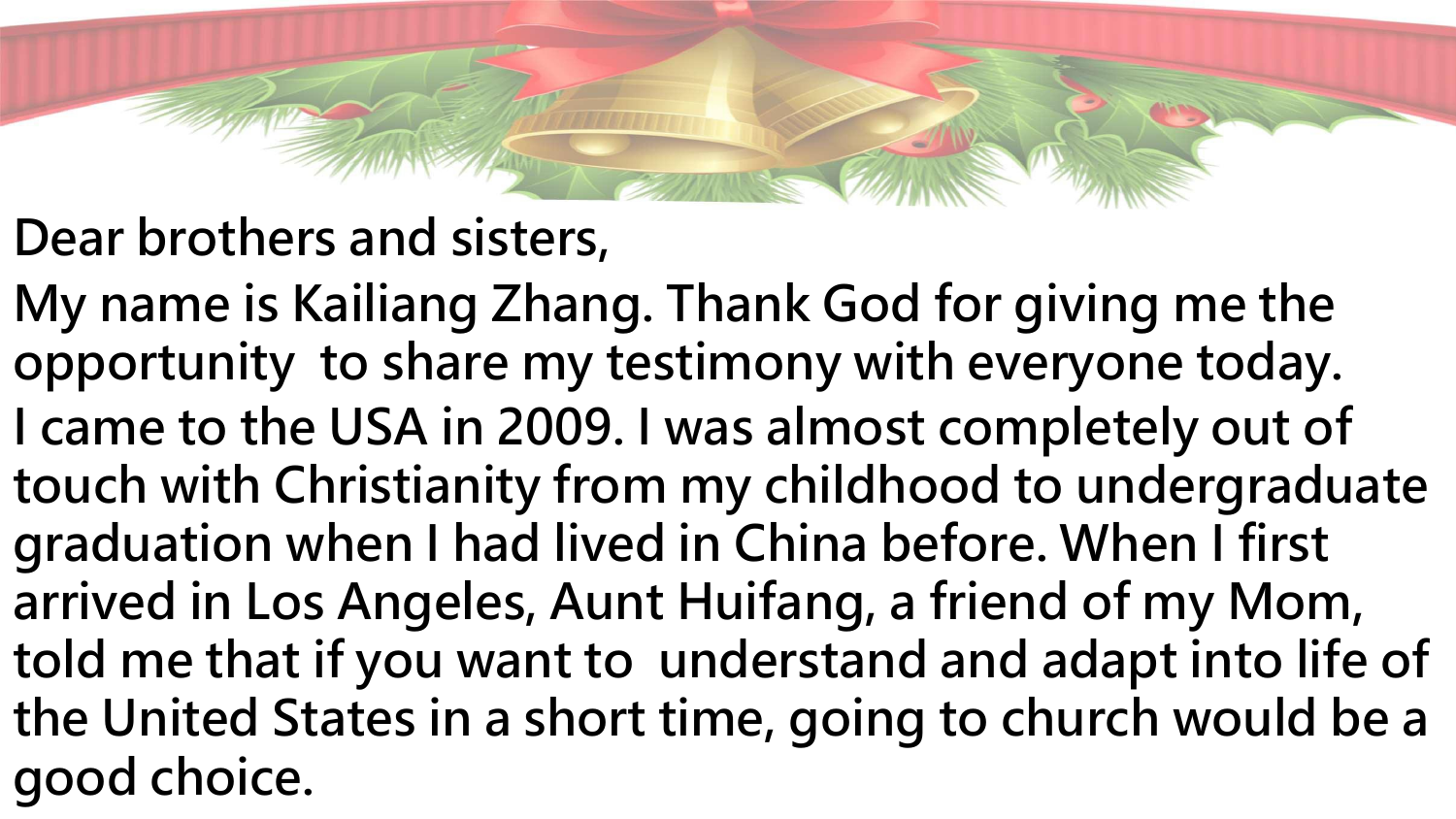**I went to Arcadia Chinese church several times, and was led by a Christian named Uncle Tom. Because I just stayed in LA for only 3 months with my family, then hurried to begin my study in Texas, so I lost my opportunity to continue to study with Uncle Tom. When I was departing, I remember the poem I wrote for him:" The amount of wealth makes it difficult to evaluate human's glory and humiliation. Infinite generations are also the void eternity. Cherish memories are recalled when looking back from foreign land. Gospel are always in my heart." After that, I heard from Aunt Huifang, Uncle Tom was still concerned about me during the few years after I left. It's the first time that I feel the warmth from Christians.**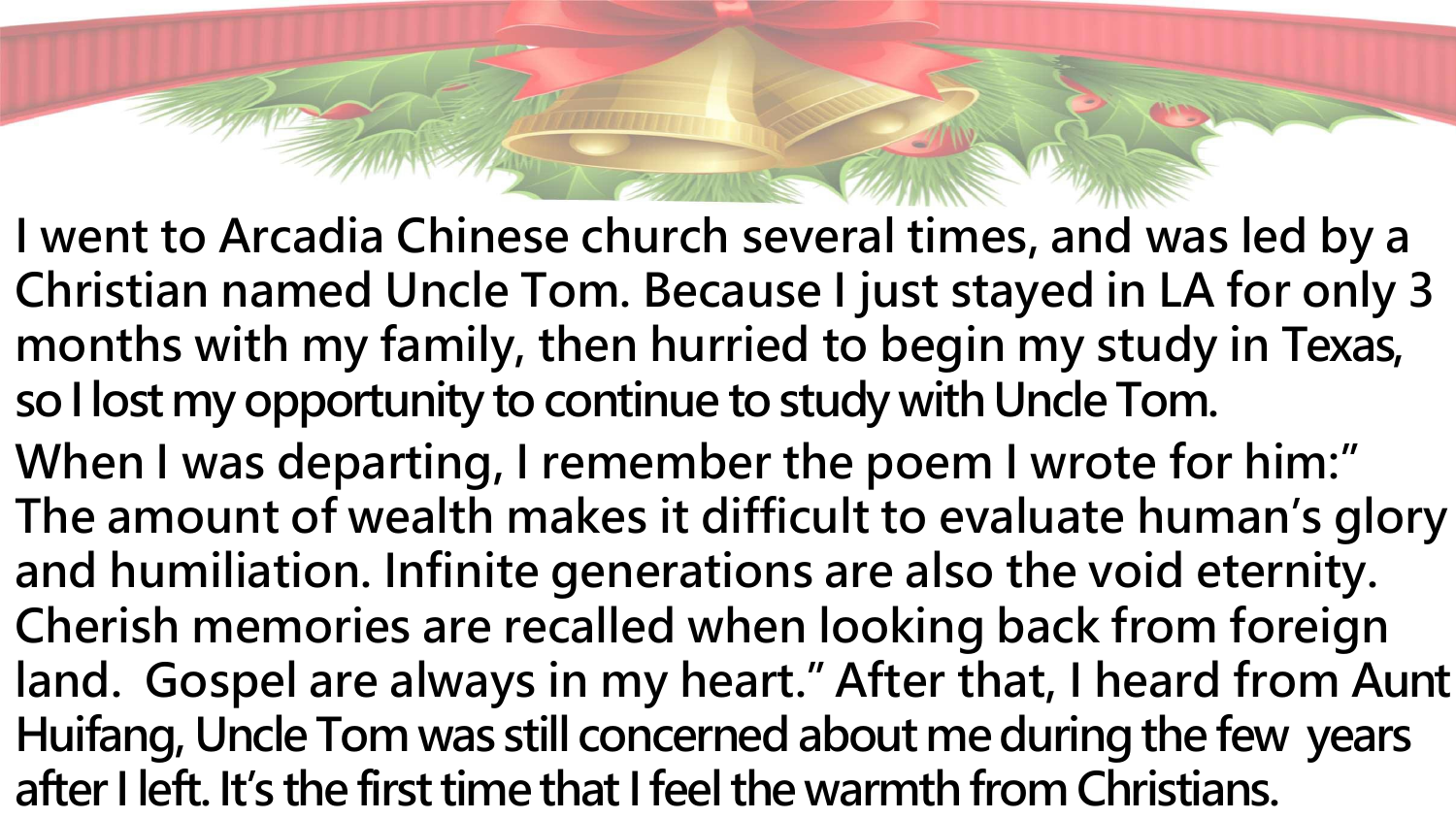**I went to a remote city, Lubbock to study with my cousin, Bo Gao, and received the Postgraduate permission from Texas Tech University. When I started new life there, my sister-inlaw, Xun Liu, appeared at the right time. She was the second Christian appointed by God to guide me. With the invitation from Xun Liu, I began to participate our local Christian church's activities, and organized the Christian wedding for my cousin and her with the church's brothers and sisters. I met a group of Christian friends, and their enthusiasm moved me.**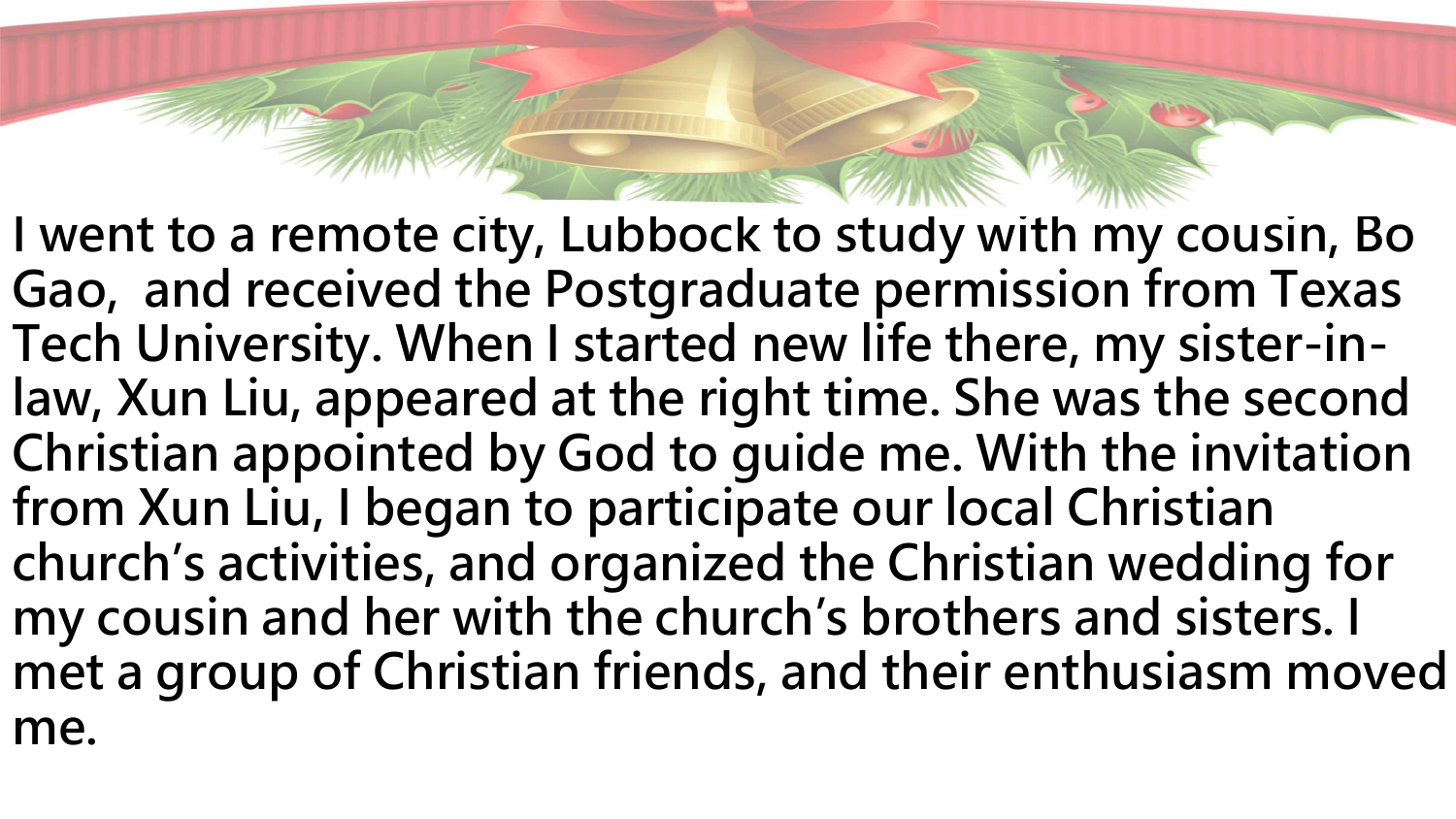**Back to the years, the initial touch from God's revelation was not church's worship songs or pastor's words, I gradually realized that the spiritual realm of Christians were different from ordinary people. They are positive and optimistic, be kind to others, and always spare no effort to care for and help people in need. These are contrary to my old core values. When I still was junior high school student, I read all the《Selected Work of Luxun》, which led me to judge everything with critical thinking. And I also preferred the books like《King Principe》, 《The Reform of the Law》,《Luo Zhi Jing》etc, which surprised me to feel God's children are in stark contrast with ordinary people.**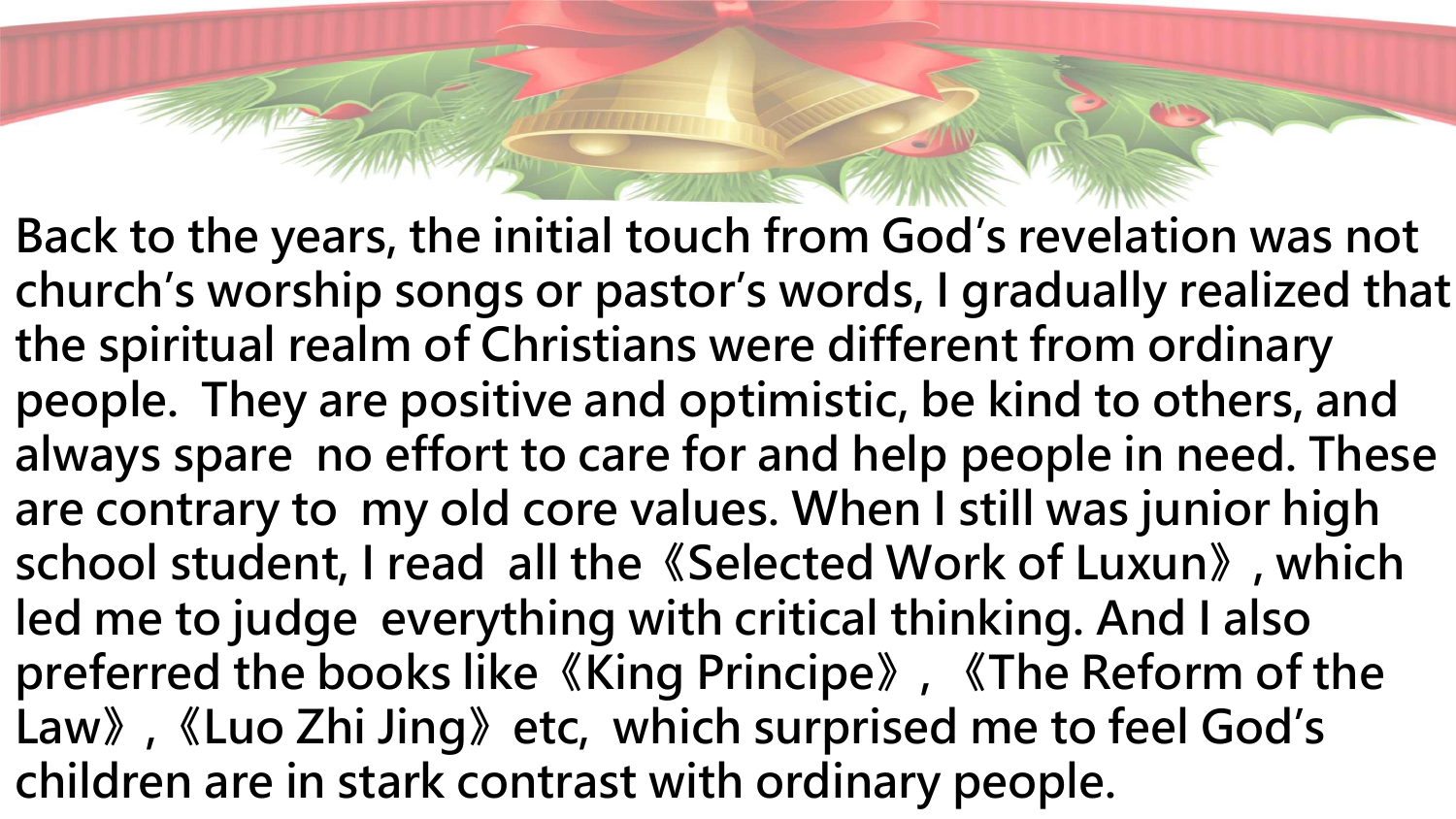**Finally, my Cousin, Bo, became a Christian too. The subtle changes he showed before and after baptism affect me deeply. How could a so proud person change qualitatively into be peaceful and humble as he is now? In my mind, Bo is the person with strong personality and logic. He once enlightened my knowledges about Buddhism, Taoism and other mythologies of religions, but he never believed in any gods. Some insights from his changes made me to comprehend that the one who could lead and save him must be the omniscient and omnipotent, the true God.**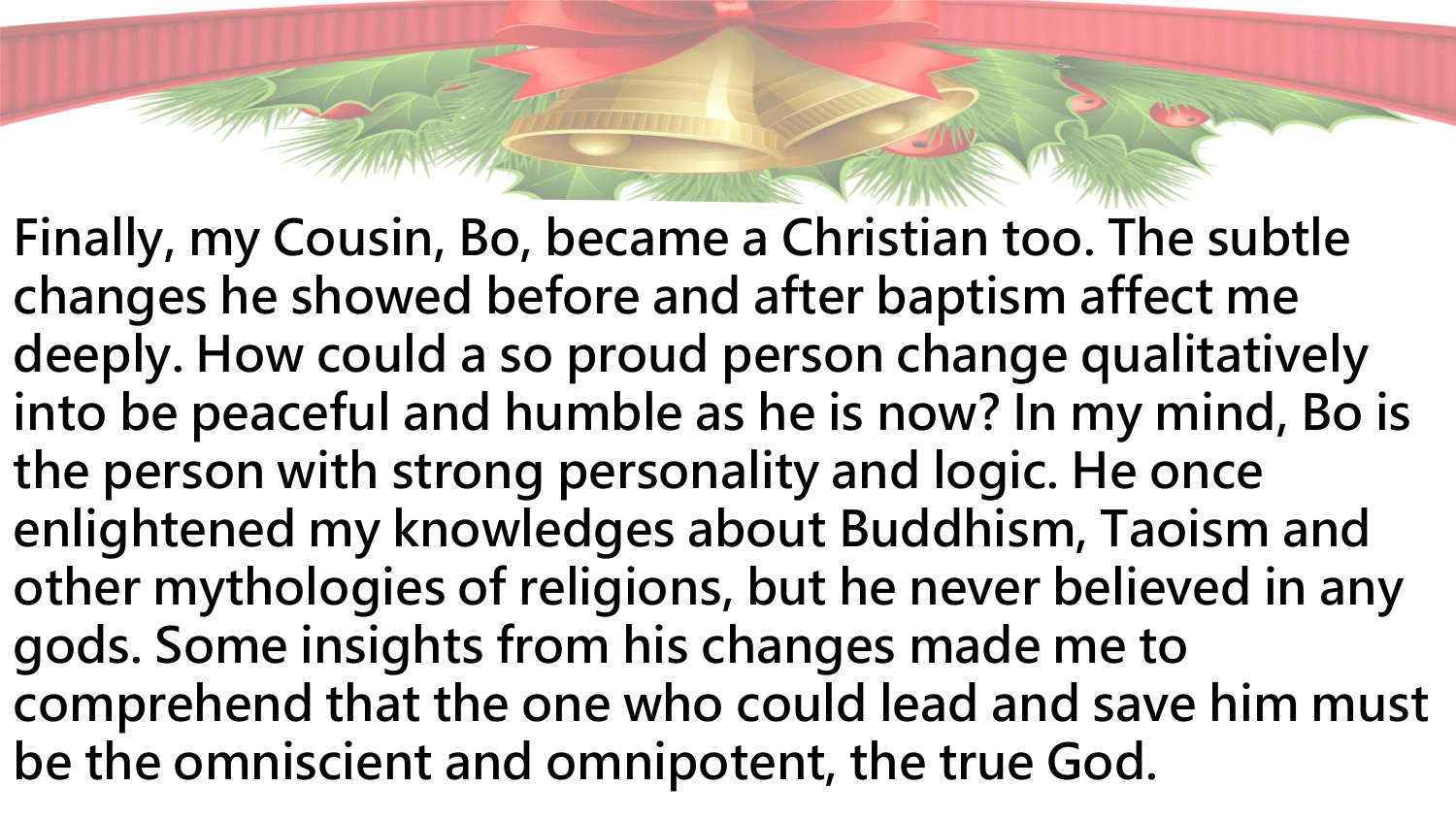- **So I began to consult him about some questions which confused me in the Bible, and in this process, I had more understanding of Christianity. But I was not able to know my sin, and failed to be accepted by God. I just yearned for Christians' spiritual realm, and would find the way to improve my moral upper limit to become an ethical person.**
- **During the TTU period, there was another Christian who influenced me greatly. He is the dean of the Education School, Professor Yun Lan. I admire Dr. Lan's great scientific attainments and integrity.**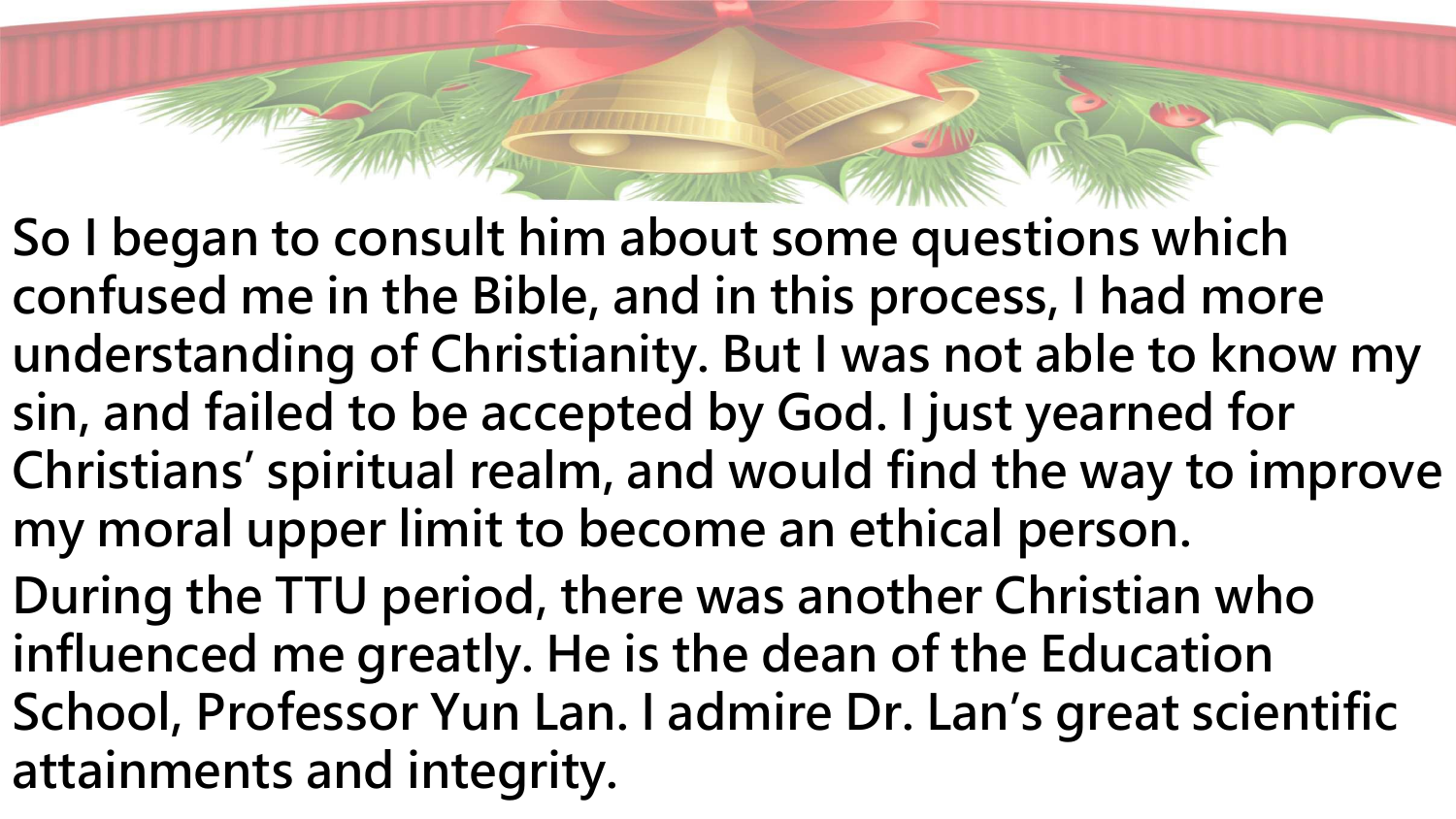**As the Christian sages in history, their thinking fields are difficult for me to reach. So the reason why they could trust God is because they had insight into something that I couldn't understand. Gradually,I tried to speculate, to understand the scientific truth I could accept. Only non-material god could create materials. In the three-dimensional space we live in, people apply the theories like mass and energy conservation, and relativity theory (Transformation between mass and energy), however, they neglect to think about the essential source of material and energy. Became material has never created material.**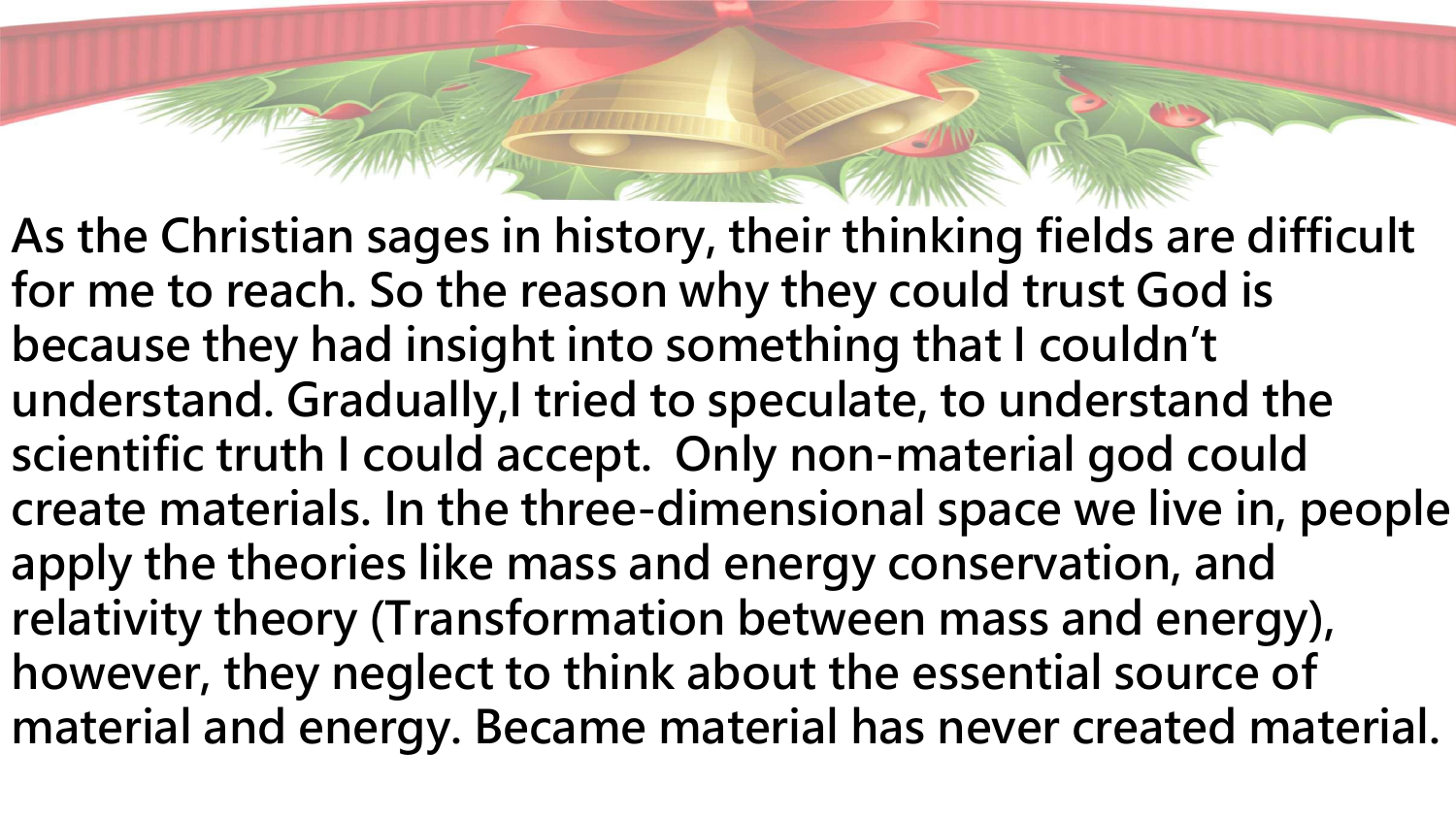- **Furthermore, only real god who possesses morals and rules could distinguish good and evil, and make rules. Usually, people discuss if the artificial intelligence designed by human has good and evil, then the definition of good and evil shown by AI is actually derived from the human who designed it. For the same reason, where do human's moral values and rules come from?**
- **In summary, all in the world must be created by a God who has non-material characteristic and could define the rules of good and evil. So it indirectly indicate that our God is completely wise (creativity) and omnibenevolence (morality).**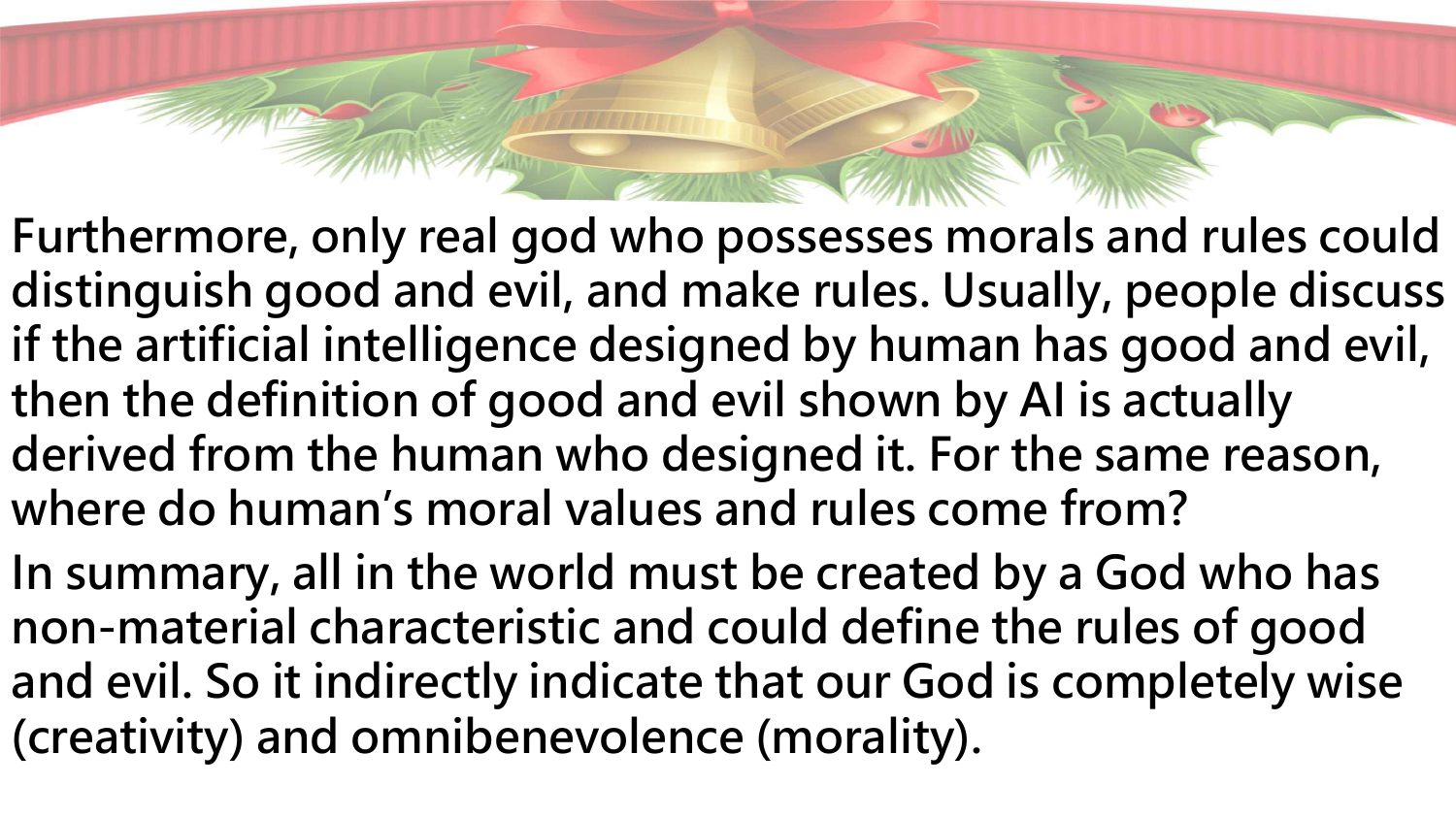- **The coronavirus outbreak was growing two years ago when I returned to LA. At our Thanksgiving family gathering last year, 6 of us got infected with COVID-19. My father's SaO2 once dropped to 83, and my mother could not eat food for a few days.**
- **With hopeless feeling, I opened Bible again to beg for God's words, and prayed for the salvation from God. At that moment, first time in my life, I felt that God stands by me so closely, and scenes of past came back like a vivid dream which showed me all my life experiences were inspired and guided by God.**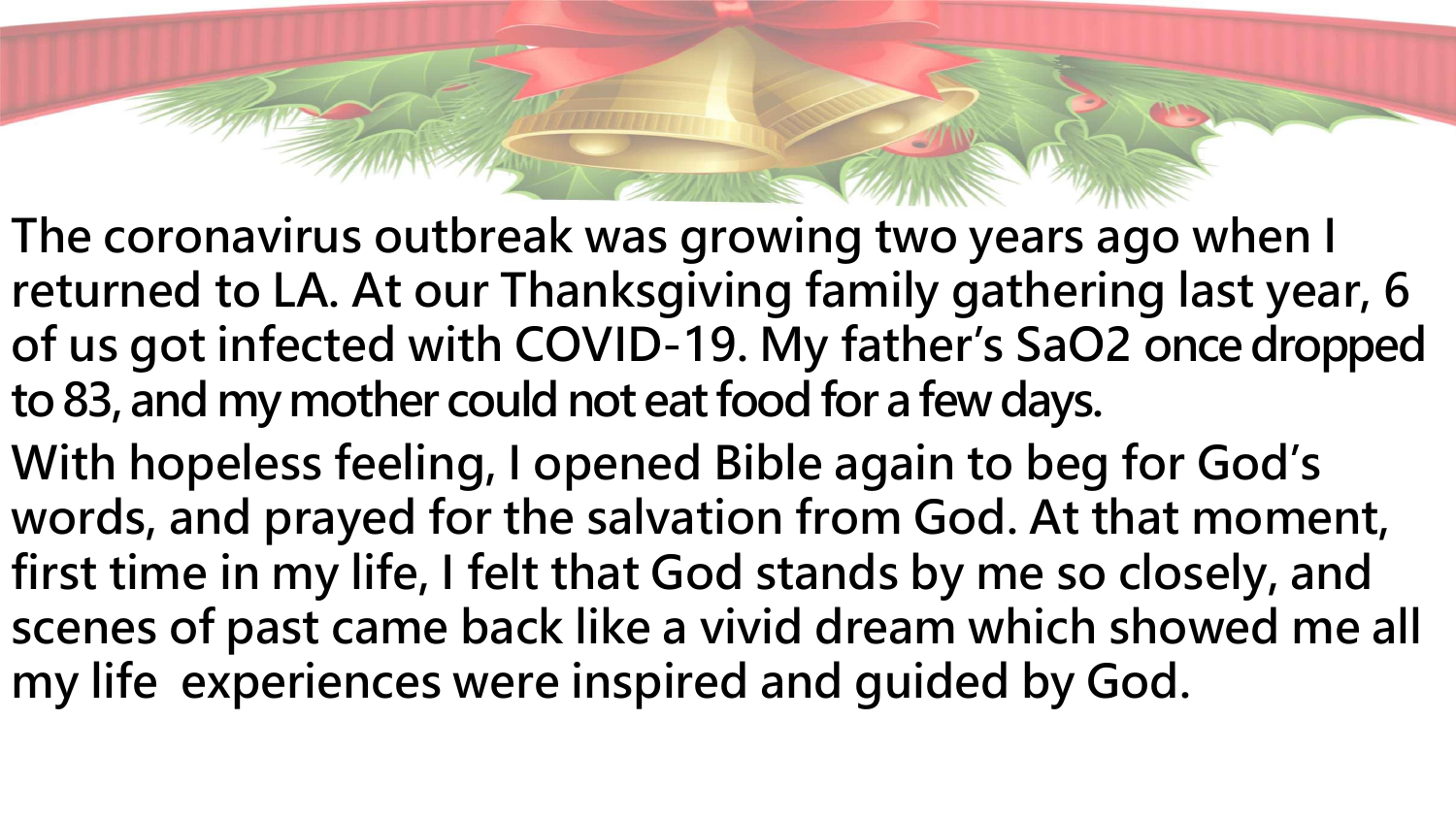**Thank God, my whole family was fully recovered. At that moment, I deeply realized that it's time to give myself to God. After sinner's prayer, with my cousin's recommendation, I found our church. In past few months, with the guidance and helps from Pastor and Mrs. Yang, Uncle Alex, Min. Meng, and other brothers and sisters in the church, I sensed the call of God which made me to restart to revisit my life again. Now I know I am a sinner and desire to open my heart to receive the salvation of Jesus. Today, I'm going to be baptized. I trust in the blood of Jesus to wash all my sins away.**